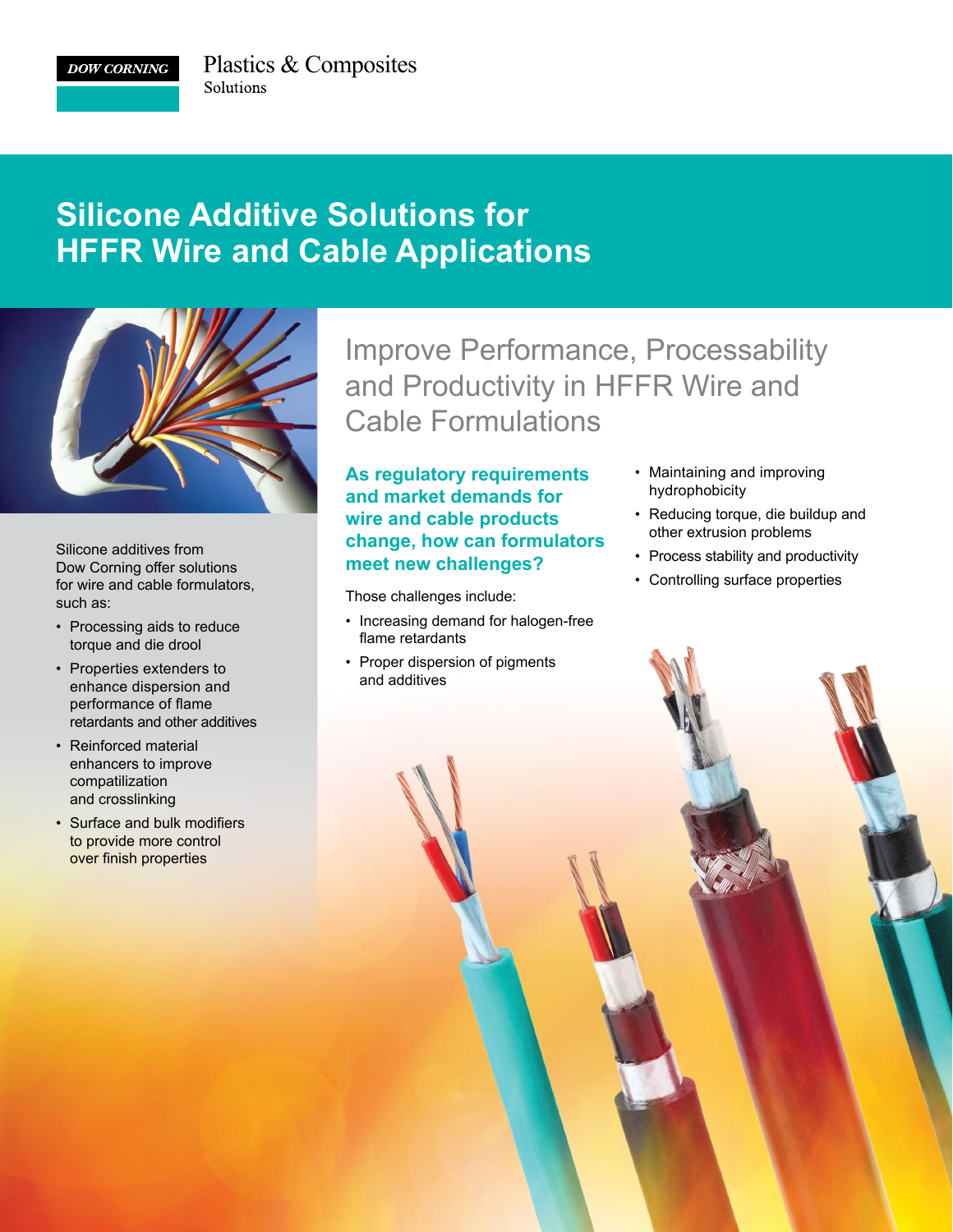# **What's Your Challenge?**

*Dow Corning*<sup>®</sup> brand additives are specifically formulated to help you solve many of the challenges common to formulating compounds for the wire and cable market.

| <b>Products</b>         | Dow Corning <sup>®</sup> Brand Products |                                           |                             |  |  |
|-------------------------|-----------------------------------------|-------------------------------------------|-----------------------------|--|--|
|                         | 4-7081/4-7105<br><b>Resin Modifiers</b> | MB50-002/MB50-320<br><b>Masterbatches</b> | $11-100$<br><b>Additive</b> |  |  |
| <b>Physical Form</b>    | Free-Flowing Powder                     | Pellet                                    | Liquid                      |  |  |
| Die Drool               | $+++$                                   | $++$                                      | $\ddot{}$                   |  |  |
| <b>Surface Quality</b>  | $\pm$                                   | $+ + +$                                   |                             |  |  |
| Crosslinking            |                                         |                                           |                             |  |  |
| Processability          | $++$                                    | $+ + +$                                   | $++$                        |  |  |
| Fire Retardant          | $^{+++}$                                | $\ddot{}$                                 | $+ + +$                     |  |  |
| <b>Water Resistance</b> | $\ddot{}$                               | $+$                                       | $+ + +$                     |  |  |
| Compatibility/Coupling  | $\ddot{}$                               | $\ddot{}$                                 | $+ + +$                     |  |  |

## **Typical Properties of Additives and Modifiers for Wire and Cable Solutions**

+++ (EXCELLENT) ++ (VERY GOOD) + (GOOD) – (NEUTRAL)

## **Multifunction Additive:** *Dow Corning***® Si Powder Resin Modifiers**

*Dow Corning* Si Powder Resin Modifiers can help you replace additives that offer single benefits. *Dow Corning*® 4-7081 and *Dow Corning*® 4-7105 Resin Modifiers are free-flowing powders that enhance processing and performance properties.

Recommended loading of *Dow Corning* Si Powder Resin Modifiers is between 2% and 8% by weight, depending on application.

#### **Comparison of** *Dow Corning* **4-7081 Resin Modifier with Competitive Products**

| Property                                         | Die Drool<br><b>Reduction</b> | <b>Torque</b> | <b>Tensile</b><br>Strength at<br><b>Break</b> | <b>Tensile</b><br><b>Elongation</b> | <b>Limited Oxygen</b><br><b>Index</b> | H <sub>2</sub> O Absorption<br><b>Reduction</b> | <b>Cost In Use</b> |
|--------------------------------------------------|-------------------------------|---------------|-----------------------------------------------|-------------------------------------|---------------------------------------|-------------------------------------------------|--------------------|
| Value                                            |                               | $(\% \Delta)$ | $(\% \Delta)$                                 | $(\% \Delta)$                       | $(\% \Delta)$                         | 1 Month $(\% \Delta)$                           | $(\% \Delta)$      |
| Dow Corning 4-7081<br><b>Resin Modifier (4%)</b> | $+++$                         | $-11%$        | <b>No Change</b>                              | $-3%$                               | $+9%$                                 | $-30%$                                          | <b>Base Case</b>   |
| 4% C1 (Si-Based)                                 | $\ddot{}$                     | $-19%$        | $-19%$                                        | $-46%$                              | $+5%$                                 | $-23%$                                          | 0%                 |
| 2% C2 (Si-Based)                                 | $+ + +$                       | $-17%$        | $-9%$                                         | $-21%$                              | $-11%$                                | $+23%$                                          | 0%                 |
| 4% C3 (Organic)                                  | Ø                             | $-12%$        | $-25%$                                        | $+6%$                               | $-3%$                                 | $-16%$                                          | 33% Lower          |
| 1% C4 (Fluoro-Based)                             | Ø                             | $-8%$         | $-2%$                                         | $-31%$                              | $-2%$                                 | $-23%$                                          | 33% Higher         |

+++ (EXCELLENT) + (GOOD) Ø (POOR)

## **Significant Die Drool (Plate Out) Reduction**



0% *Dow Corning* 4-7081 Resin Modifier, 61% ATH



4% *Dow Corning* 4-7081 Resin Modifier, 57% ATH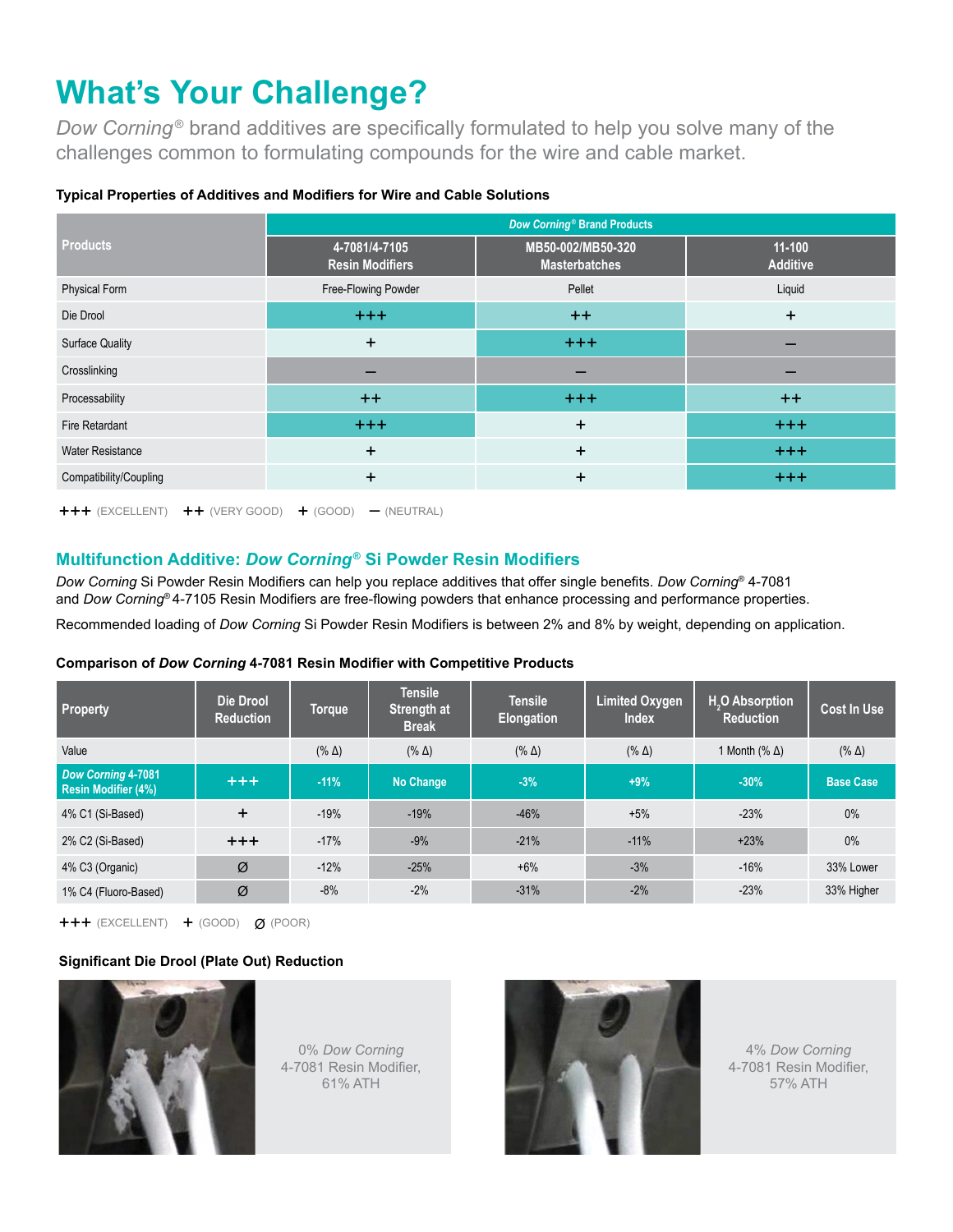## **Improved Productivity and Surface Properties:**  *Dow Corning***® MB50-002 and MB50-320 Masterbatches**

*Dow Corning* MB50-002 and MB50-320 Masterbatches are pelletized materials containing an UHMW siloxane polymer dispersed in LDPE. They can help you enhance surface properties while increasing productivity.

In processing, the addition of *Dow Corning*® Masterbatches:

- Reduces extruder torque and screw slippage
- Improves processing and flow
- Increases throughput
- Lowers scrap rate and energy costs
- Improves filler dispersion

It also offers finish properties that are important in wires and cables, such as:

- Smooth, glossy surface
- Scratch resistance
- Fewer printing problems

Recommended loading of *Dow Corning* MB50-002 or MB50-320 Masterbatch is 0.2% to 2.0% to improve processing and flow, and 2% to 6% to improve surface properties.

## **Improved Hydrophobicity:**  *Dow Corning***® 11-100 Additive**

If improving water resistance is your primary goal, consider *Dow Corning* 11-100 Additive. It is an excellent hydrophobant, reducing water trees phenomena and providing better aging properties. This clear liquid also offers:

- Excellent water repellence
- Better compatibility with the polyolefin polymer matrix
- Improved process stability and compounding productivity, by improving filler de-agglomeration and hydrophobicity
- Improved dispersion of fillers such as  $MDH/ATH/CaCO<sub>3</sub>$
- Improved limiting oxygen index value
- Easier and more convenient usage than many other filler dispersion aids

Recommended loading of *Dow Corning* 11-100 Additive is between 1% and 3%, depending on the filler.

#### **Amperage Effect in Single-Screw Extrusion**



**%** *Dow Corning* **MB50-002 Masterbatch in DOWLEX® 2047 LDPE**

### **Physical Properties of HDPE modified with a UHMW Polydimethylsiloxane Additive**

|                         | Dow Corning <sup>®</sup> MB50-002 Content, % |      |      |  |  |
|-------------------------|----------------------------------------------|------|------|--|--|
| Property                | 0                                            | 2.0  | 10.0 |  |  |
| Tensile Strength, MPa   | 25                                           | 25   | 22   |  |  |
| Elongation, %           | 76                                           | 79   | 105  |  |  |
| Modulus, MPa            | 1364                                         | 1632 | 908  |  |  |
| Izod, Notch, J/m        | 957                                          | 811  | 721  |  |  |
| Melt Flow, g/10 minutes | 0.1                                          | 0.1  | 0.1  |  |  |
| Vicat Softening, °C     | 128                                          | 125  | 119  |  |  |